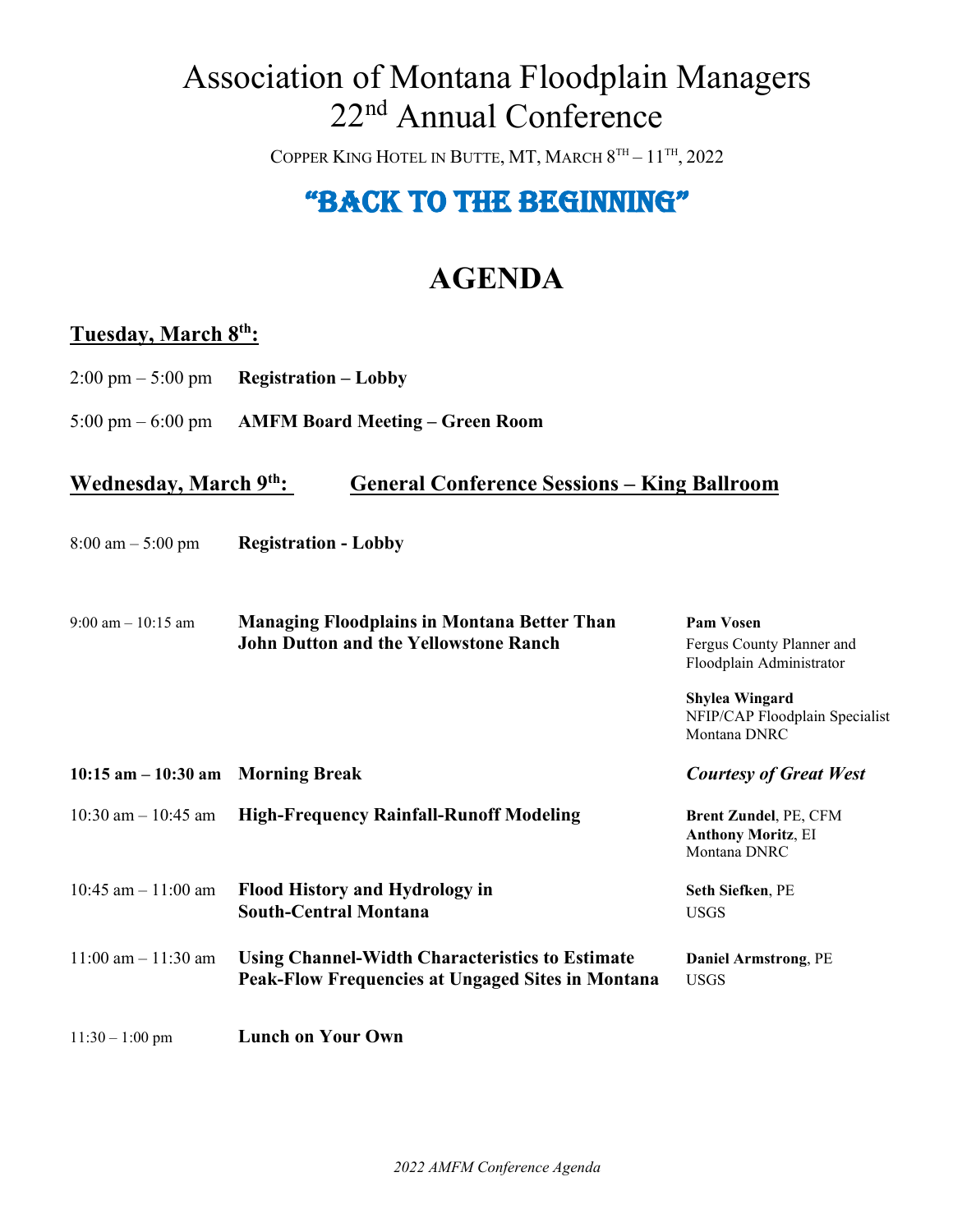### **Wednesday, March 9th: General Conference Sessions – King Ballroom**

| $1:00 \text{ pm} - 1:05 \text{ pm}$ | <b>Welcome and Opening Comments</b>                                                                   | Pam Vosen, AMFM Chair<br>Fergus Co. FPA                                                            |
|-------------------------------------|-------------------------------------------------------------------------------------------------------|----------------------------------------------------------------------------------------------------|
| $1:05$ pm $-1:10$ pm                | <b>Message from Senator John Tester</b>                                                               | <b>Caitlin Avery</b><br>Congressional Staff                                                        |
| $1:10 \text{ pm} - 1:15 \text{ pm}$ | <b>Message from Senator Steve Daines</b>                                                              | <b>Liz Dellwo</b><br>Legislative Assistant                                                         |
| $1:15$ pm $- 1:20$ pm               | <b>Message from Congressman Matt Rosendale</b>                                                        | <b>Jason Hoffman</b><br>Legislative Director                                                       |
| 1:30 pm $- 2:00$ pm                 | <b>Lessons Learned from an Unthinkable Crisis:</b><br>The 2021 Rapid Sheltering of Afghan Evacuees    | <b>Shaye Bodine</b><br>Floodplain Specialist / CAP Assistant<br>Montana DNRC                       |
| $2:00 \text{ pm} - 2:30 \text{ pm}$ | <b>Montana's State Floodplain Mapping Program:</b><br>Why Do You Want Updated Flood Risk Information? | Doug Brugger, PE, CFM<br>Tiffany Lyden, CFM<br>Peri Turk, CFM<br>Montana DNRC                      |
| $2:30 \text{ pm} - 3:15 \text{ pm}$ | <b>Montana Regional Hazard Mitigation Planning Effort</b>                                             | Sara Hartley, CFM<br><b>State Hazard Mitigation Officer</b><br>Disaster & Emergency Services       |
| $3:15$ pm $-3:30$ pm                | <b>Afternoon Break</b>                                                                                | Courtesy of WET & Quantum<br><b>Spatial</b>                                                        |
| $3:30 \text{ pm} - 4:00 \text{ pm}$ | <b>Mobile Homes, Flood Risk, and Solutions for</b><br><b>Montana Communities</b>                      | Kristin K. Smith, PhD<br>Headwaters Economics                                                      |
| $4:00 \text{ pm} - 4:30 \text{ pm}$ | <b>Community Rating System (CRS) 101</b>                                                              | <b>Garrett Byma</b><br>ISO/CRS Technical Coordinator<br><b>Hailey Kirlin</b><br>ISO/CRS Specialist |
| 4:30 pm $-5:00$ pm                  | <b>Navigating a Remote River: Tips for Working</b><br><b>Effectively in Today's Virtual Workplace</b> | Shylea Wingard, CFM<br>NFIP/CAP Floodplain Specialist<br>Montana DNRC                              |
| $6:00 \text{ pm} - 9:00 \text{ pm}$ | <b>Evening Social</b>                                                                                 | <b>Courtesy of Morrison-</b><br><b>Maierle</b>                                                     |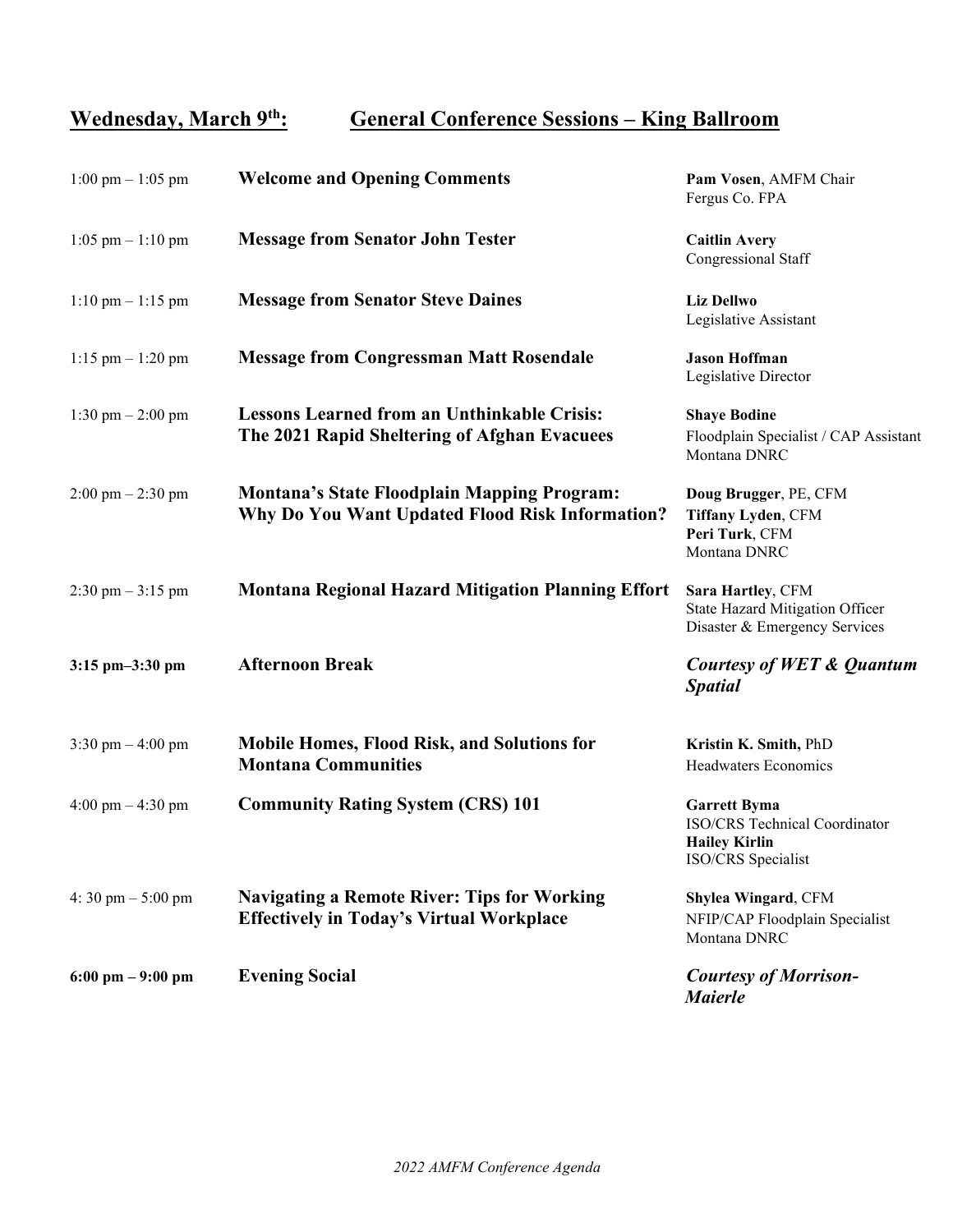### **Thursday, March 10th: Conference Sessions – King Ballroom**

| $8:00 \text{ am} - 5:00 \text{ pm}$ | <b>Registration - Lobby</b>                                                                      |                                                                                                                    |
|-------------------------------------|--------------------------------------------------------------------------------------------------|--------------------------------------------------------------------------------------------------------------------|
| $9:00$ am $-9:45$ am                | 2D Modeled Floodplains – Modeling Applications<br>and Unique Mapping Strategies                  | Greg Gabel, PE, CFM<br><b>DOWL</b>                                                                                 |
| 9:45 am $-10:15$ am                 | How Big is Too Big? Balancing Accuracy and<br><b>Utility in a 2D Model</b>                       | <b>Andrew Park-Friend, PE</b><br>Michael Baker International                                                       |
| 10:15 am $-$ 10:45 am               | <b>Morning Break</b>                                                                             | Courtesy of WGM Group &<br><b>Pioneer Technical</b>                                                                |
| $10:45$ am $-11:15$ am              | <b>Warm Springs Creek Restoration &amp; Flood Modeling</b>                                       | Mace Mangold, PE<br>WGM Group<br>Dylan Pipinich, Butte-Silver Bow                                                  |
| 10:45 am $-$ 11:30 am               | <b>Remediation to Remapping:</b><br>The Story of Silver Bow Creek                                | Jon Jupka, PE, CFM<br>Pioneer Technical<br><b>Tiffany Lyden</b><br>MT Mapping Outreach Coordinator<br>Montana DNRC |
| $11:30$ am $- 1:00$ pm              | <b>General AMFM Membership Luncheon Meeting</b><br>(Lunch on your own for non-members)           |                                                                                                                    |
| $1:00 \text{ pm} - 1:15 \text{ pm}$ | <b>DNRC</b> Awards                                                                               | Traci Sears, CFM<br>MT DNRC                                                                                        |
| $1:15$ pm $- 2:00$ pm               | <b>Effective Communication of Flood Risk</b>                                                     | <b>Michael Day, PE</b><br>WGM Group                                                                                |
| $2:00 \text{ pm} - 3:00 \text{ pm}$ | Looking back at the 2011 Flood Event in Musselshell<br><b>County and the City of Roundup</b>     | Traci Sears, CFM<br>MT NFIP Coordinator<br><b>Tiffany Lyden</b><br>MT Mapping Outreach Coordinator<br>Montana DNRC |
| $3:00 \text{ pm} - 3:30 \text{ pm}$ | <b>Bair-Collins Restoration Project in Roundup</b>                                               | <b>Scott Graham</b><br>MT DEQ                                                                                      |
| $3:30$ pm $-3:45$ pm                | <b>Afternoon Break</b>                                                                           | <b>Courtesy of Respec &amp; DNRC</b>                                                                               |
| 3:45 pm $-4:30$ pm                  | A Different Approach to Landowner Coordination<br>for Floodplains Structure & Bathymetric Survey | Logan Rice, EI<br><b>DOWL</b>                                                                                      |